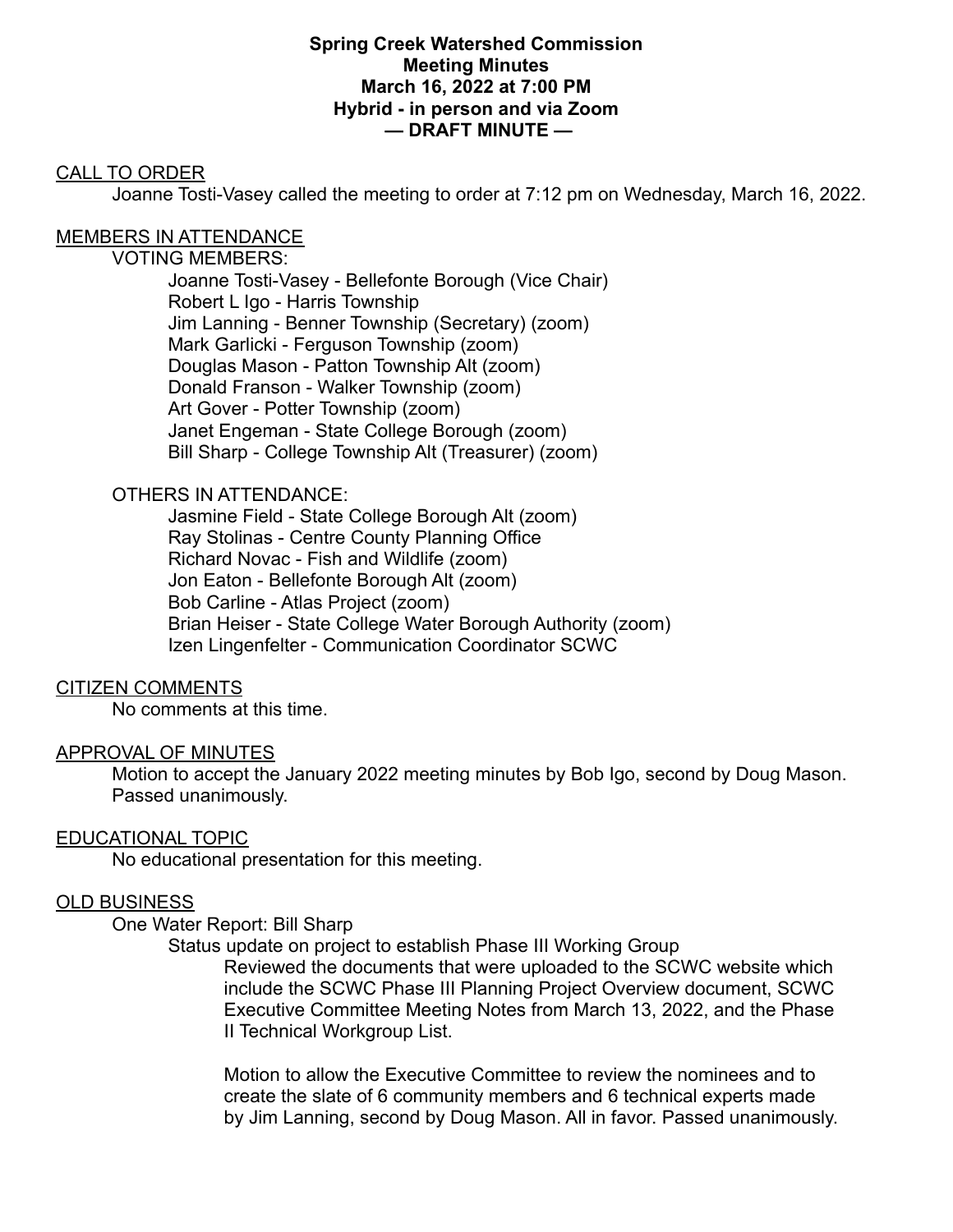Next step is to send nominations with the following information (Name, organization they are associated with, whether the nomination is a technical, expert, or community member, and a statement on what that person can bring to the advisory board) to Izen Lingenfelter at [springcreekwatershedcommission@gmail.com](mailto:springcreekwatershedcommission@gmail.com) and Paul Takac at [Ptakac@collegetownship.org](mailto:Ptakac@collegetownship.org) by April 1, 2022.

One Water Plan video presentation

Video is uploaded to YouTube and also available on the SCWC website

Potential funding source updates: Joanne Tosti-Vasey

Joanne attended the White House Intergovernmental Affairs Office weekly briefly and there was a discussion on the bipartisan infrastructure law with a listing of 500 page grants that were available. 7 of these grants are at the federal level that might be able to help fund the Phase III project. 4 of the 7 grants are from the Department of Agriculture and they are shovel ready projects and education but nothing on planning. The Department of Interior has a watershed rehab and supportive watershed help and EPA has 3 possible grants with 1 particular to planning.

Atlas Project: Bob Carline

Current Status: Since the last Atlas meeting we have published a butterfly article. Art in the Watershed page is launched and can view it on the website.

Award Proposal from the Atlas Workgroup: Still working on edits of the bios and information. Will have a full report at the next meeting.

Education Committee: Doug Mason

May 2022 - Anthony Buda: Climate Modeling of the Spring Creek Watershed in light of increasing extreme weather

July 2022 - Gary Moorman: The Senior Environmental Corps program & other volunteer opportunities available through Clearwater Conservancy

September 2022 - PSU Professor Lauren McPhillips: Walnut Springs Constructed Wetland in the Borough

November 2022 - Kimberlie Gridley: tentative title Pennsylvania's One Water Task Force

SCWC Facebook Page: Izen Lingenfelter

Continuing to post on Facebook for upcoming meetings and articles from atlas. Discussed the updates to the website with the Phase III documents.

Reminder: Groundwater Symposium, May 5th: Bill Sharp Discussed the registration for the Groundwater Symposium and that SCWC did approve members and alternates to attend if they so choose. <https://iee.psu.edu/events/pennsylvania-groundwater-symposium> If interested in attending, contact Paul Takac and Bill Sharp per Joanne.

#### NEW BUSINESS

No new business at this time.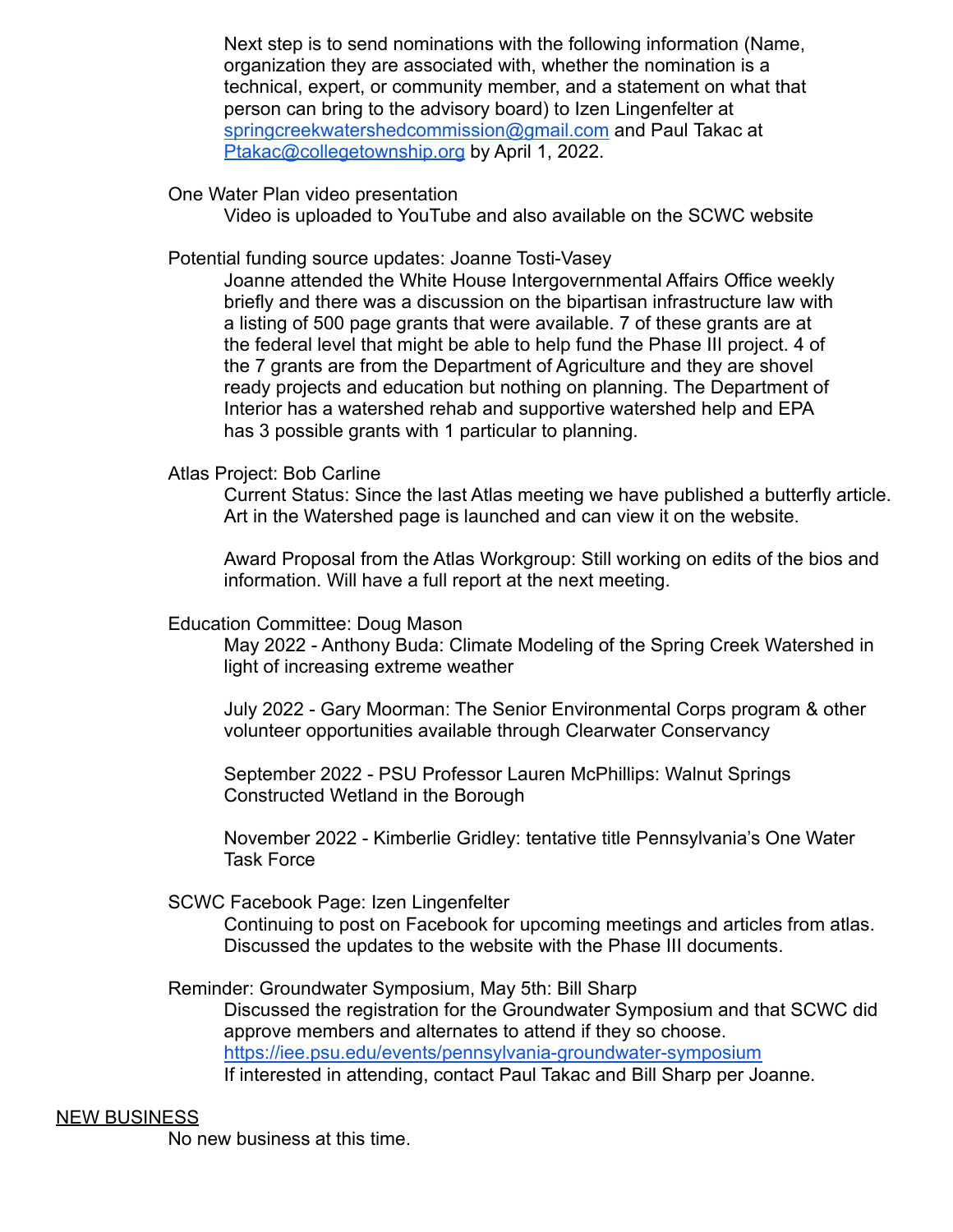## **FINANCIALS**

Presented by Bill Sharp

### December 2021

|                       | <b>DEBIT</b> | <b>CREDIT</b> | <b>BALANCE</b> |
|-----------------------|--------------|---------------|----------------|
| PROJECT FUND   \$0.00 |              | \$0.00        | \$2,150.63     |
| GENERAL FUND   \$0.00 |              | \$2,228.60    | \$28,093.24    |

#### January 31, 2022

|                     | <b>DEBIT</b> | <b>CREDIT</b> | I BALANCE                |
|---------------------|--------------|---------------|--------------------------|
| <b>PROJECT FUND</b> | $1$ \$0.00   | \$0.00        | $\frac{1}{2}$ \$2,150.63 |
| <b>GENERAL FUND</b> | \$66.70      | \$358.10      | \$28,384.64              |

### February 28, 2022

|                         | <b>DEBIT</b> | <b>CREDIT</b> | <b>BALANCE</b>        |
|-------------------------|--------------|---------------|-----------------------|
| PROJECT FUND   \$135.00 |              | \$0.00        | $\frac{1}{2}$ ,150.63 |
| GENERAL FUND   \$0.00   |              | \$0.00        | \$28,384.64           |

# ONCE AROUND THE WATERSHED

Harris Township - Bob Igo mentioned that they just finished up on the board approved rural zoning initiative. Working on the official map that will include bikeways, roads, paths and future projects.

Benner Township - Jim Lanning is pleased with the progress on everything that is going on with SCWC and Phase III.

Ferguson Township - Mark Garlicki questioned what the Atlas group is. Bob Carline explained the purpose of the Atlas Project.

College Township - Bill Sharp gave an overview of the weather and stats from Penn State. Patton Township - no report

Walker Township - no report

State College Borough - Janet Engeman mentioned their work with PennDot project along South Atherton Street.

Potter Township - Art Goover mentioned that Clearwater organized a project where they removed some invasive shrubs.

Bellefonte Borough - Joanne Tosti-Vasey mentioned State College and Bellefonte received a grant from Bright Cities to plant trees.

## REMAINING MEETINGS FOR 2022

May 18, 2022 July 20, 2022 September 21, 2022 November 16, 2022